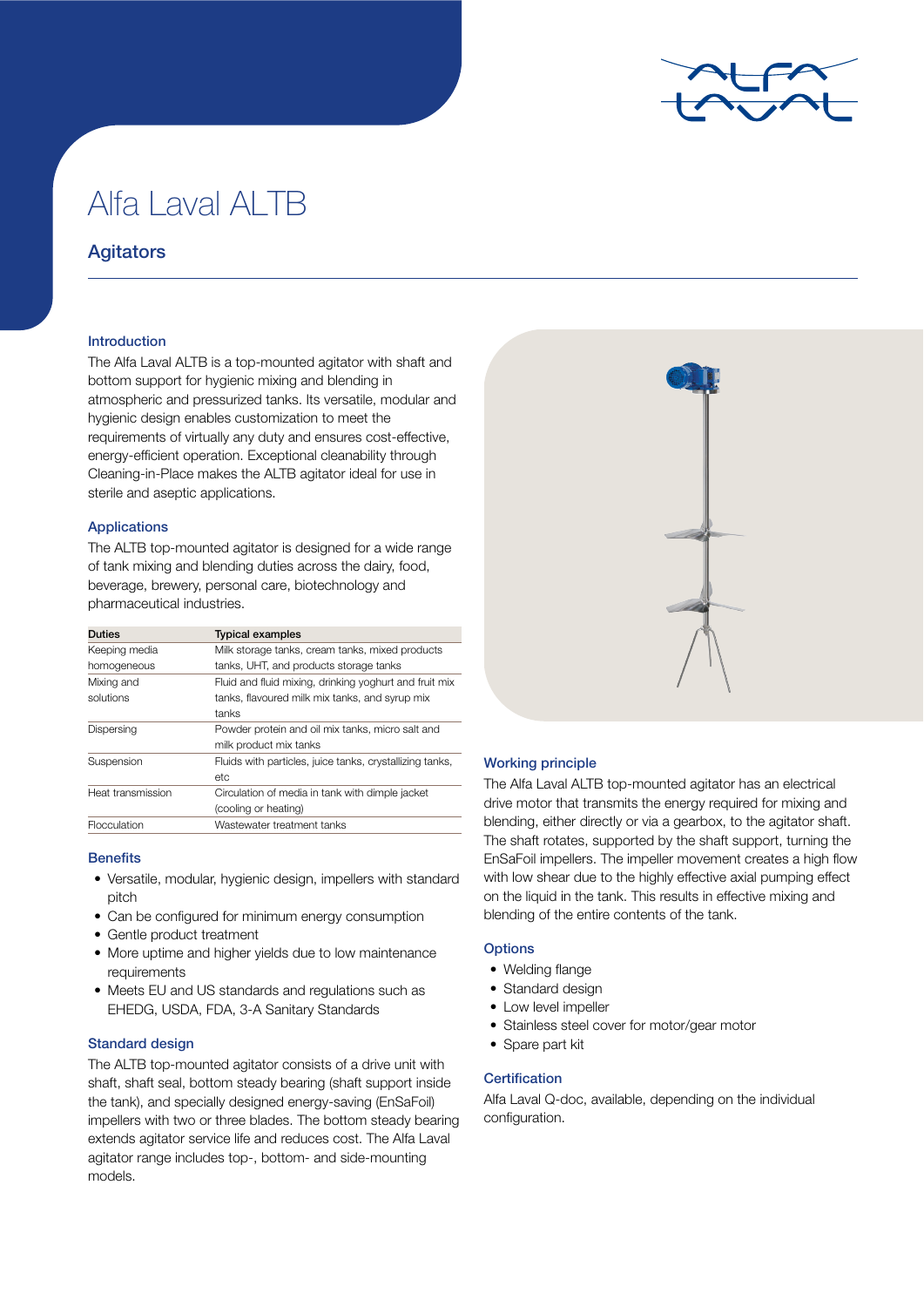### TECHNICAL DATA

#### Motor

Motor size and speed as required for duty. As standard with IEC motor IP55. Optional: IP66. As standard painted RAL5010.

#### Voltage and frequency

As standard for 3x380 V to 420 V, 50 Hz - 3x440 V to 480 V, 60 Hz. All motor voltages and frequencies are available.

#### Gears

Different gear types available according to configuration. As standard filled with food approved oil. As standard painted RAL5010.

#### Product wetted surface finish

| Indu.<br>neened:<br>` ıstrıal<br>cho1<br>.     | ≤3.2 um<br>$\Box a \leq 0.2$ |
|------------------------------------------------|------------------------------|
| Hygienic<br>polished:<br>∴ ry⊌i∪r…<br>-------- | ฯ um                         |

## PHYSICAL DATA

| <b>Materials</b>                                   |                                       |  |
|----------------------------------------------------|---------------------------------------|--|
| Steel parts:                                       | AISI 316L (standard)                  |  |
|                                                    | Other materials on request            |  |
| Seal rubber parts (O-rings or bellows):            | <b>EPDM</b>                           |  |
|                                                    | <b>FPM</b>                            |  |
|                                                    | FPM/FEP (only for stationary O-rings) |  |
|                                                    | Other materials on request            |  |
| Mechanical seal parts:                             | Carbon                                |  |
|                                                    | Carbon (FDA)                          |  |
|                                                    | Silicon carbide                       |  |
| Wear bushings (on shaft), (bottom steady bearing): | <b>PEEK</b>                           |  |

## **Temperature**

| During operation: | Max. 90 °C  |  |
|-------------------|-------------|--|
| CIP:              | Max. 95 °C  |  |
| SIP:              | Max. 150 °C |  |

#### Pressure

Pressure Full vacuum and the state of the state of the state of the 10 barg (145 psi) depending on configuration

## Material certificate - option

3.1 Material certificates/FDA conformity statement according to 21 CFR177 on steel/elastomer parts in contact with media

| <b>Dimensions</b>                                                                                        |                      |  |
|----------------------------------------------------------------------------------------------------------|----------------------|--|
| Standard propeller diameter range:                                                                       | 0125 mm to 01900 mm. |  |
| Specific dimensions on the drive unit and propeller(s) will depend on the actual configuration selected. |                      |  |

## Configurable design

Type ALTB agitator design is fully configurable divided in the following elements:

- Drives (drive  $+$  shaft support  $+$  shaft diameter)
- Seal arrangements (oil trap + shaft seal type)
- Shaft (length)
- Energy Saving Foils (propeller type + surface finish)
- Bottom steady bearings (type + surface finish)
- Options

Each element has a broad range of different characteristics which make it possible to size the agitator for all applications and requirements. Type ALTB configuration, please see next page.

## Advantageous and profitable design

Each configuration offers a number of advantages, which are shown in the examples below: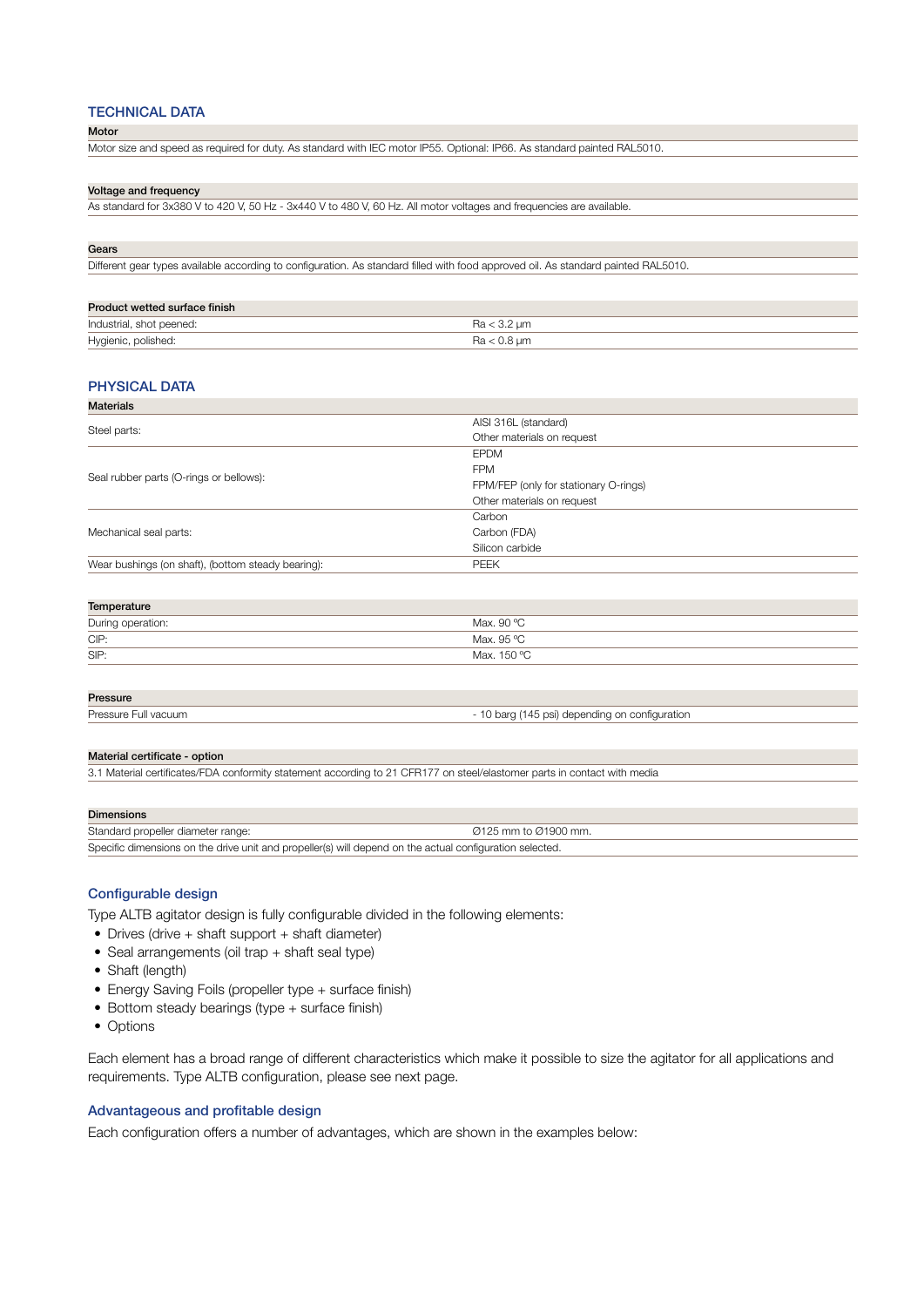| <b>Operation features</b> | Due to                                                                                   |
|---------------------------|------------------------------------------------------------------------------------------|
|                           | the wide range of high efficiency propellers and drive units makes it possible to design |
| Low energy consumption:   | for low operational costs                                                                |
|                           | the wide range of high efficiency propellers makes it possible to design for low shear   |
| Gentle product treatment: | operation                                                                                |
|                           |                                                                                          |

| Hygienic features                                        | Due to                                                          |
|----------------------------------------------------------|-----------------------------------------------------------------|
| Connections inside the tank (risk zones) can be avoided: | propellers can be welded onto the shaft                         |
| Good drip off properties:                                | no plane surfaces or grooves on internal parts                  |
| Easy cleaning:                                           | no interior shadow sides between the blades and smooth surfaces |

## Maintenance features **Due to a state of the state of the state of the state of the state of the state of the state of the state of the state of the state of the state of the state of the state of the state of the state of**

Easy bottom bearing replacement: wear bushings can be replaced without dismantling the agitator drive



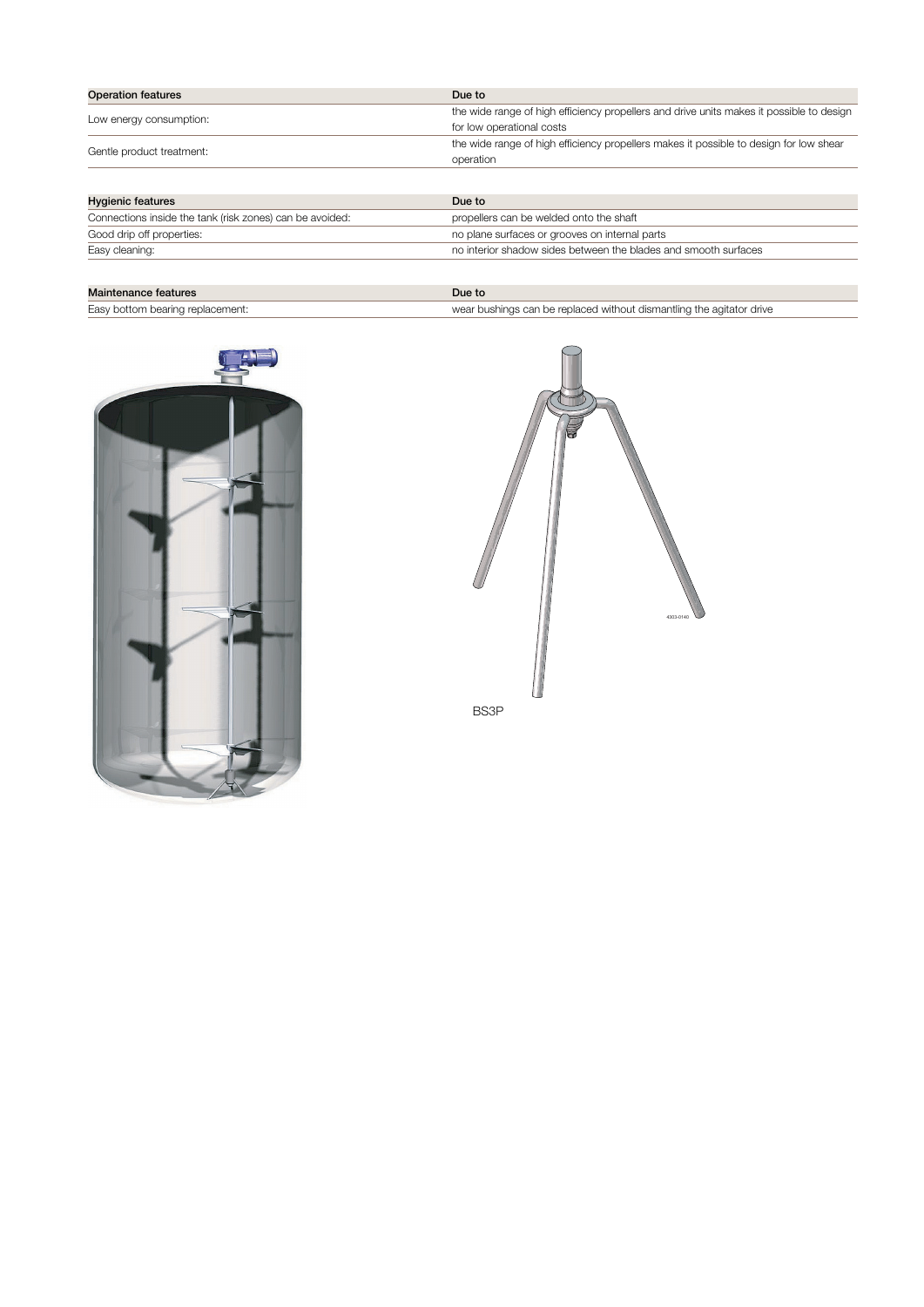## Top mounted agitators with bottom steady bearing

Type ALTB Configuration

Drives



#### Shaft diameter = yy Description (power, speed and shaft diameter depending on application) -ME-GR-yy Right angle gear drive, shaft mounted in hollow shaft of gearbox (for very low head room applications) 4305-0016 -ME-GP-yy Parallel shaft gearbox, shaft mounted in hollow shaft of gearbox Seal arrangements Description (lower flange and seal material depending on application) 4309-0004 -ME-GP-yy Seal flange with Oring seal against tank flange with O-ring seal flange with O-ring seal flange with O-ring seal flange, drain, oil trap and shaft seal: radial seal for atmospheric tanks 4309-0005 LF-R-Lantern (spacer), seal against tank flange, drain, oil trap and shaft seal: radial seal for atmospheric tanks mechanical dry 4309-0006 LF-S/LF-S3 Lantern (spacer), seal against tank flange, drain, oil trap and shaft seal: single running seal for high/low pressure applications 4305-0021 LF-D-Lantern (spacer), seal against tank flange, drain, oil trap and shaft seal: double mechanical seal for high pressure applications and aseptic use Shaft  $L$ ength  $=$   $III$ Description (material depending on application) -Sllll-SS shaft, length according to application Energy Saving Foils Number =n Diameter =vvv (125 mm to 1900 mm) Description (material depending on application) 4308-0010 -nPvvvD3P 3 - bladed propeller, finish: polished Standard: Ra <0.8 μm 4308-0010 -nPvvvD3PE 3 - bladed propeller, finish: polished and electro polished Standard: Ra < 0.8 μm 4308-0010 -nPvvvD3G 3 - bladed propeller, finish: shot peened 4309-0008 -nPvvvD2P 2 - bladed propeller, finish: polished Standard: Ra <0.8 μm electro polished 4309-0008 -nPvvvD2PE 2 - bladed propeller, finish: polished and Standard: Ra < 0.8 μm 4309-0008 -nPvvvD2G 2 - bladed propeller, finish: glass shot peened Bottom steady bearing Description (material depending on application) -BS3P Hygenic bottom steady bearing with PEEK bushing on shaft. finish: polished Standard: Ra < 0.8 -BS3G Bottom steady bearing with PEEK bushing on shaft. finish: shot peened Standard: Ra < 3.2 μm

## **Ordering**

μm

The following information is required to ensure correct sizing and configuration for ordering: